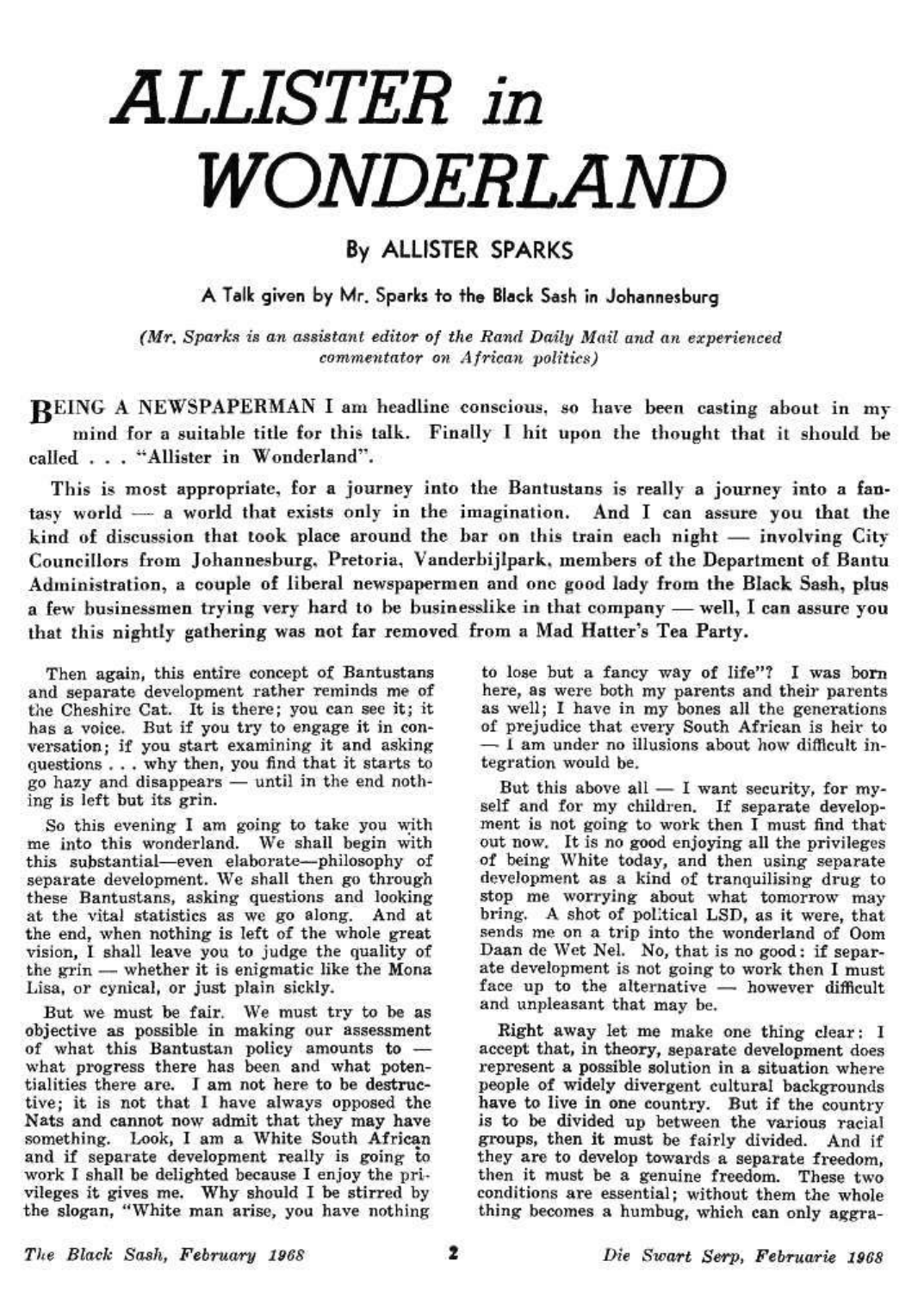vate rather than alleviate. the tension between White and non-White.

But if these conditions are present, then it does represent a solution. Perhaps not the best solution: in a sense a separation of the races represents a shrinking of the human spirit, a refusal to meet the great human challenge of the second half of the twentieth century; it should really be a last-resort solution, to be used only when bolder and more inspiring efforts to bring about harmonious co-existence have failed.

Nevertheless, it IS a solution  $-$  in theory.

But what of it in practice? This is the crux of the matter. The Nationalist Government has been in power for twenty years; it is fourteen years since the Tomlinson Commission published its exhaustive blueprint for separate development; and a full decade since Dr. Verwoerd proclaimed as official policy the idea of independent Bantustans. It is time to look for results. If the policy is real and not a rainbow, there should be something to show by now.

I was in standard seven when the National Party came to power. I was a cub reporter when Professor Tomlinson was writing his report. Now I am approaching middle age and I am an Assistant Editor. I think I am entitled to ask for results. I cannot follow slogans for ever.

So let us look now for these results . . .

The first thing I discovered about the Bantustans is that, with the exception of the Transkei, they do not exist — self-governing or otherwise (actually discovered is the wrong word because I knew it all along, but when you see a thing in real life the impact is so much greater).

These homelands of which we hear so much are a host of tiny spots, some no bigger than a few square miles of mission land, scattered like a rash across the face of Africa. Professor Tomlinson counted 264 fourteen years ago and warned that unless they were consolidated the whole separate development plan would become meaningless. In fact consolidation on this scale is a non-starter. Any attempt to move the thousands upon thousands of people involved, the most conservative and immovable in the country, would not only prove prohibitively expensive but would also arouse massive public wrath. As Mr .Vosloo made plain enough to the perturbed men of Sabra a few months ago, the Government has no intention of even attempting to tackle it. It will move Africans — oh yes — when this happens to suit the convenience of Whites, and to give the impression that something is being done. But can you imagine a Limehill for Whites? That will be the day. Yet unless Whites are shifted, and in very large numbers indeed, the homelands can never be consolidated. They will remain fragmented areas, like pieces of shattered crockery.

Now what does this look like in real life, as it were? Take the Ciskei. It is the smallest of all the Bantustans, and even if it could be consolidated and raised to independence it could aspire to nothing greater than to be a kind of African Luxembourg. Yet even this little-bitty thing is broken up into 20 fragments scattered from the Free State border to a few isolated bits west of Port Elizabeth. In between are White towns like Alice and Fort Beaufort and Queenstown and King Williamstown, and a whole lot of pretty prosperous White farms. As we were driven through in railway buses none of us was ever sure whether we were inside or outside the muchdiscussed "Bantu area." There are white spots inside the *Black* spots and Biack spots inside *the*  White spots. Sometimes it was Bantustan on the left of the road, and South Africa on the right; sometimes the other way around; and sometimes the boundary was a farmer's fence. But most times we didn't know where it was — and if you were naughty enough to pop the question as you were bowling along the road from one scheduled stop to the next, you discovered that the Government officials showing us round didn't know either.

In the Northern Transvaal the situation became even more complicated. I had always imagined Vendaland to be something like the Transkei, the only other Bantustan to have geographic coherence. Well, there is a good compact blob of "Bantu area" all right, but I discovered when I got there that it was not all Vendaland. There are bits of Shangaan and North Sotho Bantustan stuck in the middle of it, and there are bits of Venda land in Shangaan and North Sotho territory. This on top of the broken-china effect which you have in the Ciskei, that has thrown white splinters into black areas and black splinters into white areas.

I asked for a map. Everybody asked for a map. It produced quite a lot of embarrassment because *nobody* wanted to give *us* a map. *We* complained that we couldn't make head or tail out of what we were being shown unless we could see the whole complex on some kind of map. I suppose I complained most loudly of all. The Chief Bantu Affairs Commissioner drew me aside, apologised, and explained that they didn't want to give us a map because some damn Pressman might get hold of it and make propaganda overseas . The Chief Bantu Affairs Commissioner for the Northern Transvaal was more accommodating : he produced a map. When I saw it I was quite genuinely astonished at the tribal mix-up. I asked him how it would be possible to sort them all out in consolidated areas. "You can't", was his answer. But then I asked him: "What can they possibly mean politically, as independent states, if they are not to be consolidated?"

"That's for them to worry about," he said, pointing in the direction of Pretoria. He was u civil servant — and a good one — doing the best he could on the spot.

But for the purpose of this discussion let us make an assumption  $-$  a very big assumption  $-$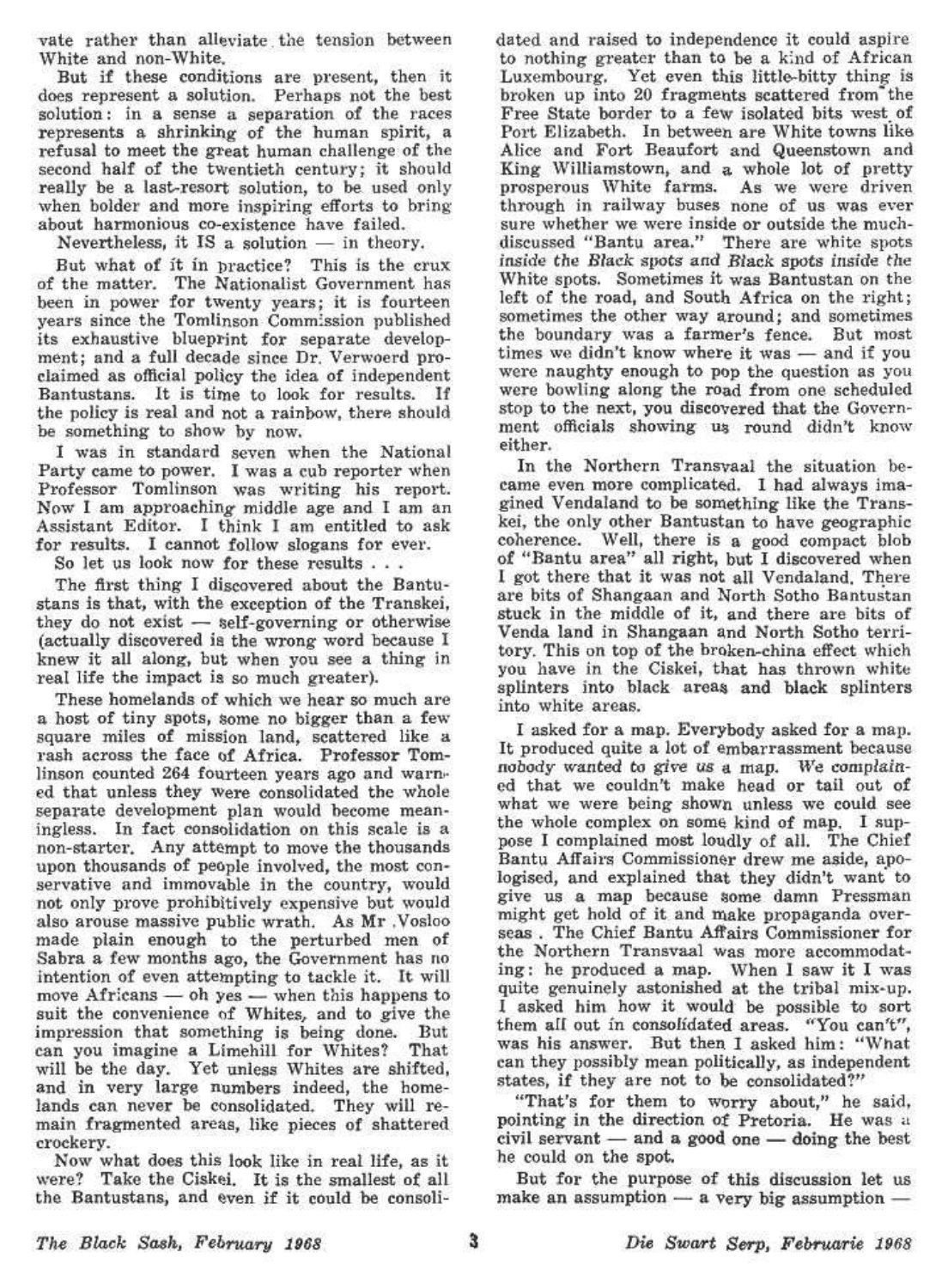but let us make it anyway. Let us assume that full and complete consolidation of the Bantustans IS possible. Let us do more: let us not only assume that it is possible, let us assume that it has been accomplished.

This brings us back once again to Professor Tomlinson and his report. There are at present a total of 4,133,000 Africans living in the reserves. Tomlinson calculated, that, with an energetic development programme, these areas would be able to accommodate 9 million people by the turn of the century. In order to do this, he said, 50,000 new jobs would have to be opened up inside the Bantustans each year between 1954 and the year 2000, Of those 50,000 new jobs, 20,000 would have to be in secondary industry — this industrial activity would generate sufficient tertiary activity to provide the other 30,000 jobs.

20,000 industrial jobs, each year, until the year 2000. Let us look now, fourteen years later, at how many there are. The Transkei, as I have said, is really the only Bantustan; it is the only one where there has been any industrial development at all. It has been in existence in a more or less coherent state, and even with some degree of autonomy, since 1882, It has had partial selfgovernment for  $4\frac{1}{2}$  years. It is the showpiece of separate development, I have here the report of the Transkei Department of the Interior for last year. The total number of industrial jobs for Africans in existence throughout the Transkei in all that time — including the building in $dustrv = 1,700.$ 

There are no industries at all in the Ciskei. On our tours we saw a cane furniture factory at Hammanskraal, north of Pretoria, Throughout the rest of our journey through the northern and eastern Transvaal we neither saw nor heard of another industry. We did not go to Natal, so I cannot tell you what the situation is there but I would be surprised if it were significantly different.

Of course the government contends that its policy is to help establish industries not so much inside the Bantustans as on their borders, inside the white areas. Of the effects of this on the prospects for genuine independence I shall say nothing. At the moment I am concerned with statistics. The border industries programme has been under way since 1960. In more than seven years it has opened up a total of 44,600 new jobs **for** Africans — that includes such large and questionable additions as Rosslyn, which is really an extension of Pretoria's industrial complex sited near a tiny spot **of Bantu land** a far flung fragment of the Tswana Bantustan, most of which adjoins Botswana — and the Pinetown complex near Durban. It also includes the Phalaborwa copper development. But even with these additions the total of 44,600 jobs in seven years falls far short of Tomlinson's demand for 2 0,000 jobs each year. And remember, he wanted them inside the Bantustans, and these jobs

are outside. What is more they have been opened up at a total cost of R220 million — which works out at an average of R5 million per job.

Looking at these figures, if Tomlinson's development programme is to be met than R100 million should be spent each year on industrial development ALONE in the Bantustans. Yet in the last budget the Government voted a total of only R38 million for ALL Bantustan development a figure which, it is worth noting, is a good deal less than we spent on munitions.

Now the Government's answer to this one is that agriculture must be developed before industry can be. As the Honourable Hans Abraham puts it with such eloquence, he says: "Man, if you put an industry where nothing happens you will have a happening." O.K., he has a point, of sorts. The problem is that it is inordinately difficult to reform African agricultural methods. Tribal tradition, the whole structure of African society with its emphasis on the extended family and its Investment in personal relations, is something which grew out of the necessities and uncertainties of a subsistence economy. And so the whole of tribal philosophy, from the lobola or bride price to the duties of wives and children, is intimately interwoven with the tribe's land and its animals and its methods of farming. If you are going to introduce the fencing of land and the culling of cattle and the rotation of crops, then you are going to run into the full resistance of tribal tradition. Fair enough if you are prepared to break down that tradition it might be the quickest way of hauling Africans en masse into the twentieth century. But when for political reasons you are simultaneously trying to resurrect and prop up tribal traditionalism, then you have an awful conflict.

Now those of you here who have anything to do with factories know very well that the African is a pretty good factory operative. He may be a lousy farmer, but he is an efficient factory operative. He is quick to learn and he is competent — and for the simple reason that on the factory floor there are no problems of tribal traditionalism that have to be overcome before he can learn to do the job well. At the Letaba Citrus Estates in the eastern Transvaal (which now rates as a border industry) there is a fruit juice cannery and a box-making plant. Here Africans can be seen side by side in their capacities as farmers and factory operatives. The manager of the estates said he was amazed at the difference — and he was quite at a.loss to understand it.

But there it is, a difference of the first importance. If the Bantustans are to be hauled up fast, then either tribal traditionalism must be smashed or the development must be primarily industrial. At the moment it is neither, and the result is utter stagnation.

Before leaving this subject, let us look at some specific instances of agricultural development.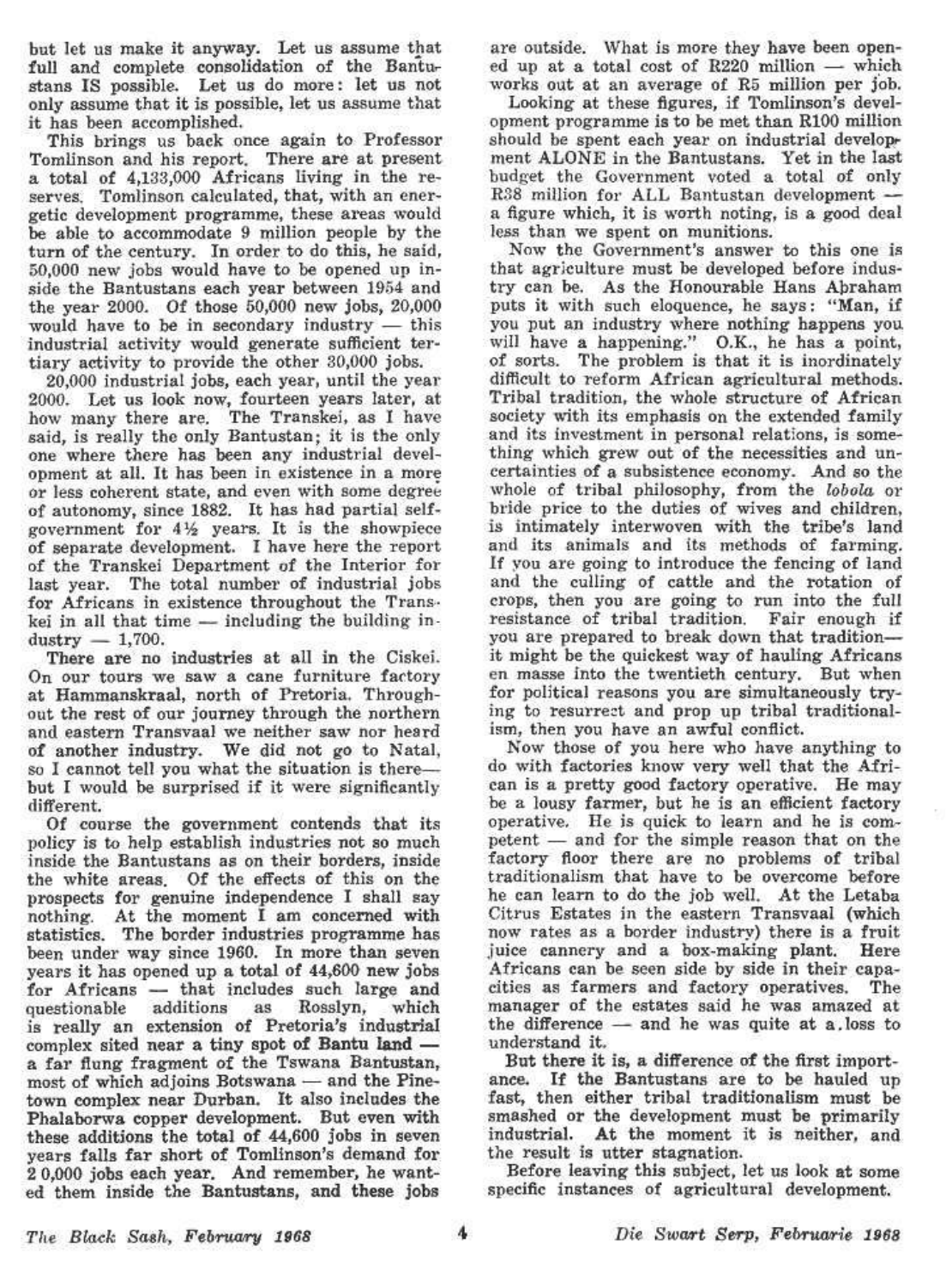At Qamata, in Kaiser Matanzima's Emigrant Tembuland region of the Transkei, is the biggest single Bantustan development undertaking of all.

It is an elaborate irrigation project involving a large dam — bigger than the Hartebeestpoort Dam — a diversion weir, a tunnel, a number of subsidiary dams and an extensive system of concrete canals. When the scheme is completed 2,356 African farmers will be settled on *V/z* morgen plots each with a potential yield of R450 a year.

In other words it is costing R3,000 to give each man an income potential of R37.50 a month (that is in the unlikely event of his turning out to be an efficient farmer). He could earn half as much merely by investing the money in a building society. In fact he would probably do a whole lot better, since he is bound to turn out to be an inefficient farmer.

In the Ciskei, near Keiskammahock, is the Gxulu Irrigation Scheme. It is not as costly as the Qamata scheme, but it too is a monument to the hopelessness of the overall task. It has taken eight years to establish the scheme, and now it *gives 80 farmers an average income of R215 a*  year. The Government is particularly proud of this achievement: it has surveyed the whole of the Ciskei and earmarked spots where similar irrigation projects can be undertaken. Altogether it has plans that will eventually place 0.1 per cent of the total area of the Ciskei under irrigation. And as I have already said, there is not a single factory in the Ciskei. In the Northern and Eastern Transvaal the pattern is exactly the same — irrigation projects to place farmers on  $1\frac{1}{2}$  morgen plots where they can earn (in this instance) R120 a year. That and no factories. With the exception of the Trans*kei* and part *of* Vendafand these are not high rainfall regions  $-$  but the development has to be agricultural, and it has to be intensive agriculture. It is like trying to turn dust bowls into Denmarks.

SEE NOW HOW THE CHESHIRE CAT'S PACE IS BEGINNING TO GO A LITTLE HAZY?

But we are in generous mood  $-$  you have to be to get along with all those Pretoria City Councillors around the bar — so let us make another assumption for the sake of the discussion. And this time it is a *very* large assumption indeed. We have already assumed that consolidation has been accomplished, now let us assume that Professor Tomlinson's rate of development is being achieved  $\ldots$  that those 50,000 jobs a year will somehow be opened up before the turn of the century, and that the Bantustans will by then be able to accommodate 9,000,000 Africans.

At the moment, as I have said, these areas hold an estimated 4,183,000 people. Tomlinson reckoned his programme would push it up to THE ROAD TO NOWHERE by Bob Connolly



*9,000,000 by the year 2,Q00. Fine. Now let us*  look at the population projection for the year 2000. The figures I am going to quote are those of the Bureau of Census and Statistics, published only a few months ago.

Total African population then 28,000,000.

7,000,000 Whites. 6,000,000 Coloureds. 1,600,000 Asians.

Subtract the 9,000,000 Africans in the Bantustans and what are you left with;

7,000,000 Whites and 26% million non-Whites — *almost exactly the same as our present ratio*  of four-to-one.

After all the agony and expense, after half a century of effort, and even after making these very large and improbable assumptions in our discussion here, we have achieved . . . precisely nothing.

Back in wonderland (or is it Through the Looking Glass this time) we will have joined the Red Queen in running faster and faster while staying in the same place.

But, since we are being generous, we might as well go the whole hog, let us make the supreme concession. Let us assume that the Bantustans can somehow, by some miracle, be developed to the point where they are able to accommodate so many Africans that we can look forward to the day when there will be a majority of Whites in what is fondly called "White" South Africa, A tremendous assumption, you'll agree. Yet even when it is made, even then the policy does not become workable. Because our economy requires that the Africans must come to the cities in increasing numbers. There are acute manpower shortages as it is and no amount of im